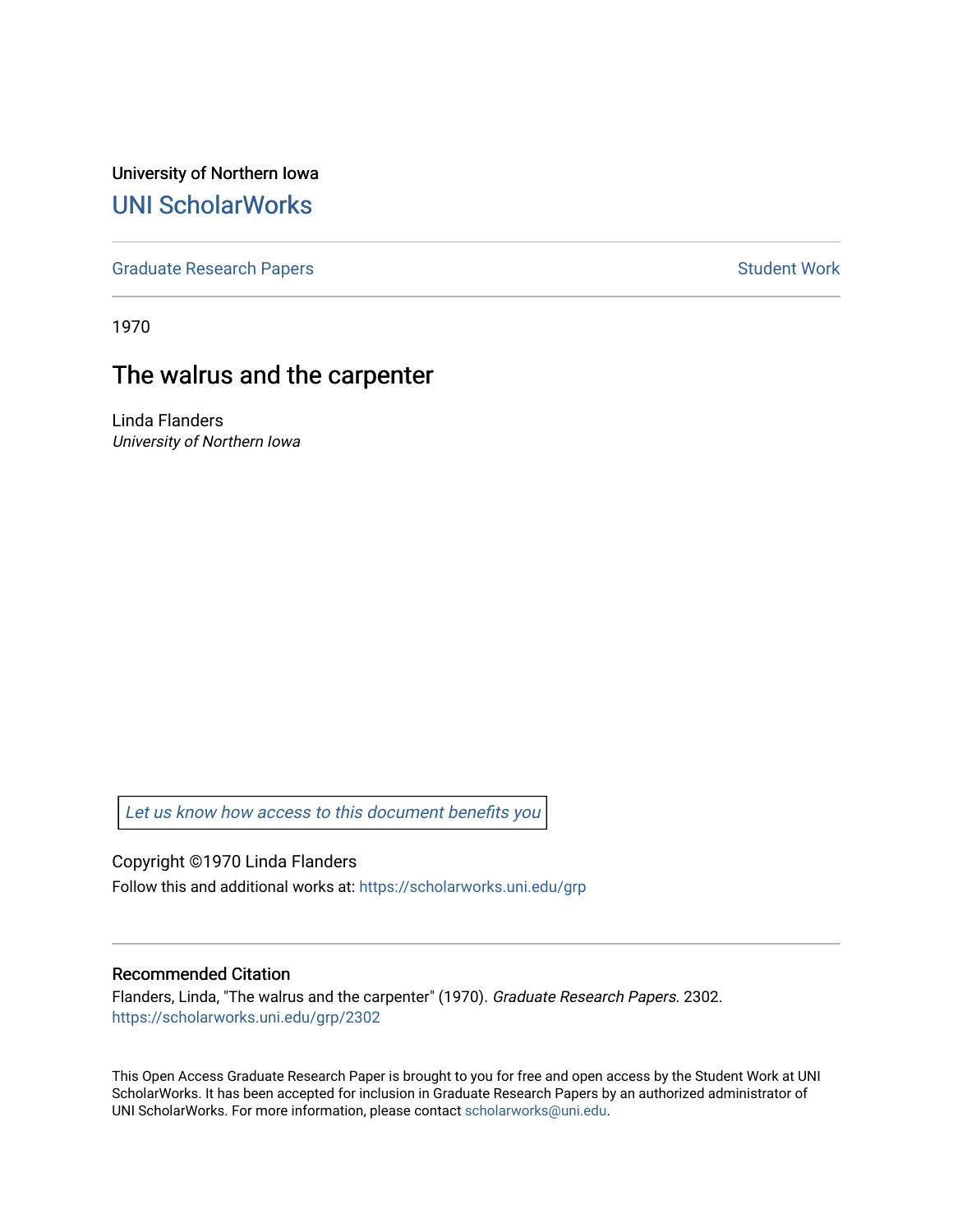# The walrus and the carpenter

### Find Additional Related Research in UNI ScholarWorks

To find related research in UNI ScholarWorks, go to the collection of [School Library Studies Graduate](http://scholarworks.uni.edu/sls_grp/) [Research Papers](http://scholarworks.uni.edu/sls_grp/) written by students in the [Division of School Library Studies,](http://scholarworks.uni.edu/sls/) Department of Curriculum and Instruction, College of Education, at the University of Northern Iowa.

#### Abstract

The purpose of this paper is to present a plan for creating a library at the Hawthorne Elementary School in Waterloo, Iowa.

This open access graduate research paper is available at UNI ScholarWorks: <https://scholarworks.uni.edu/grp/2302>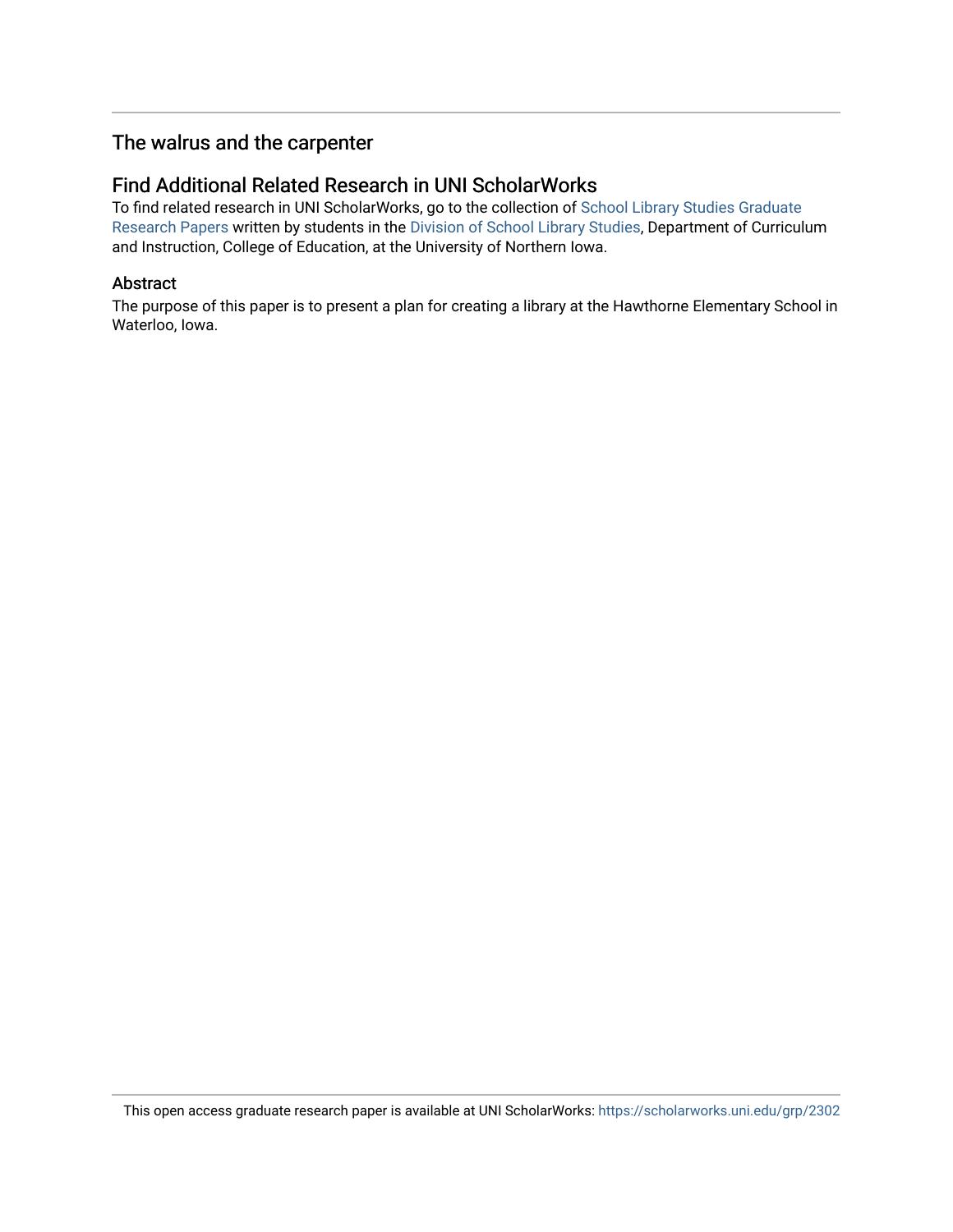# Linda Flanders

The Walrus and the Carpenter

Jamiary 16, 1970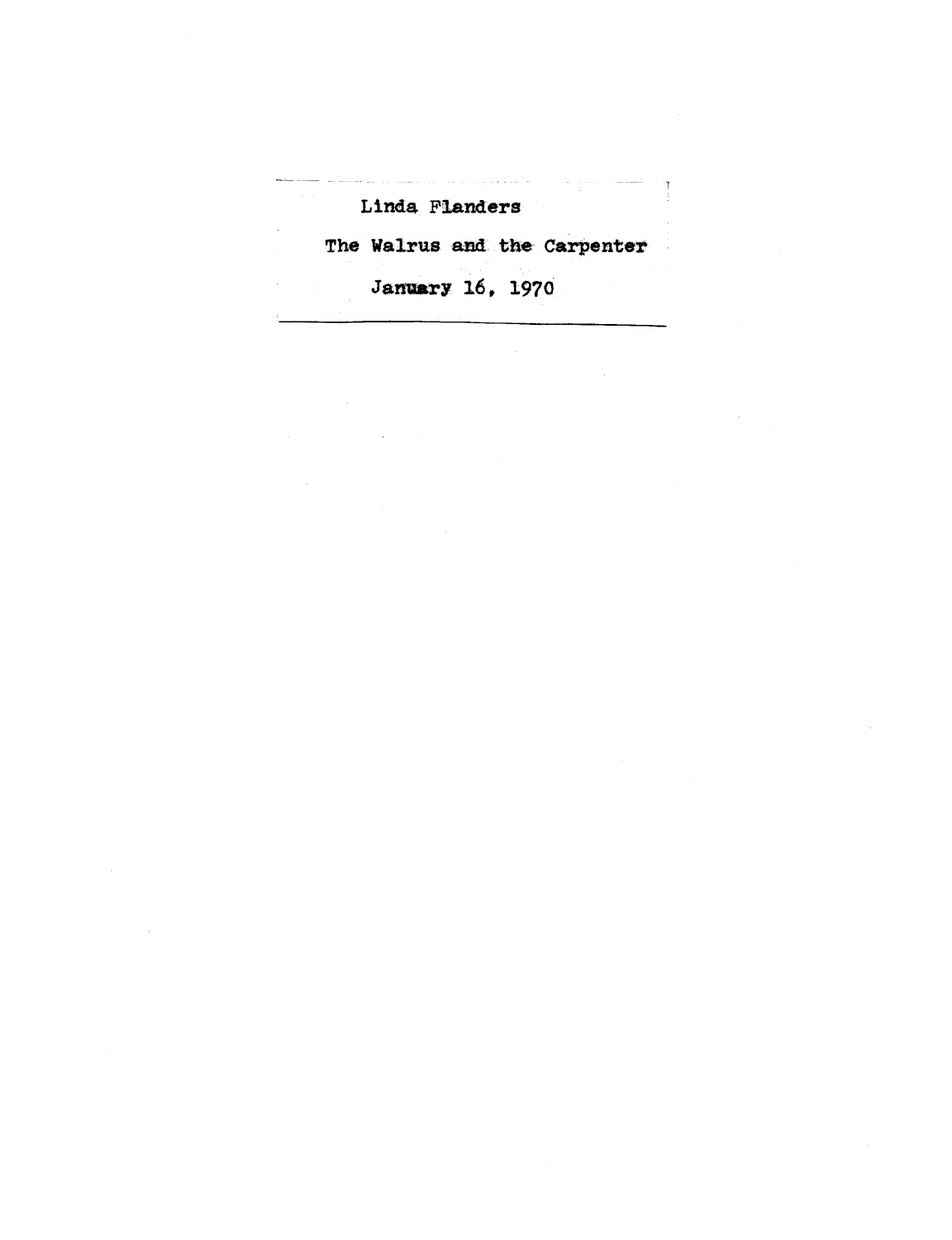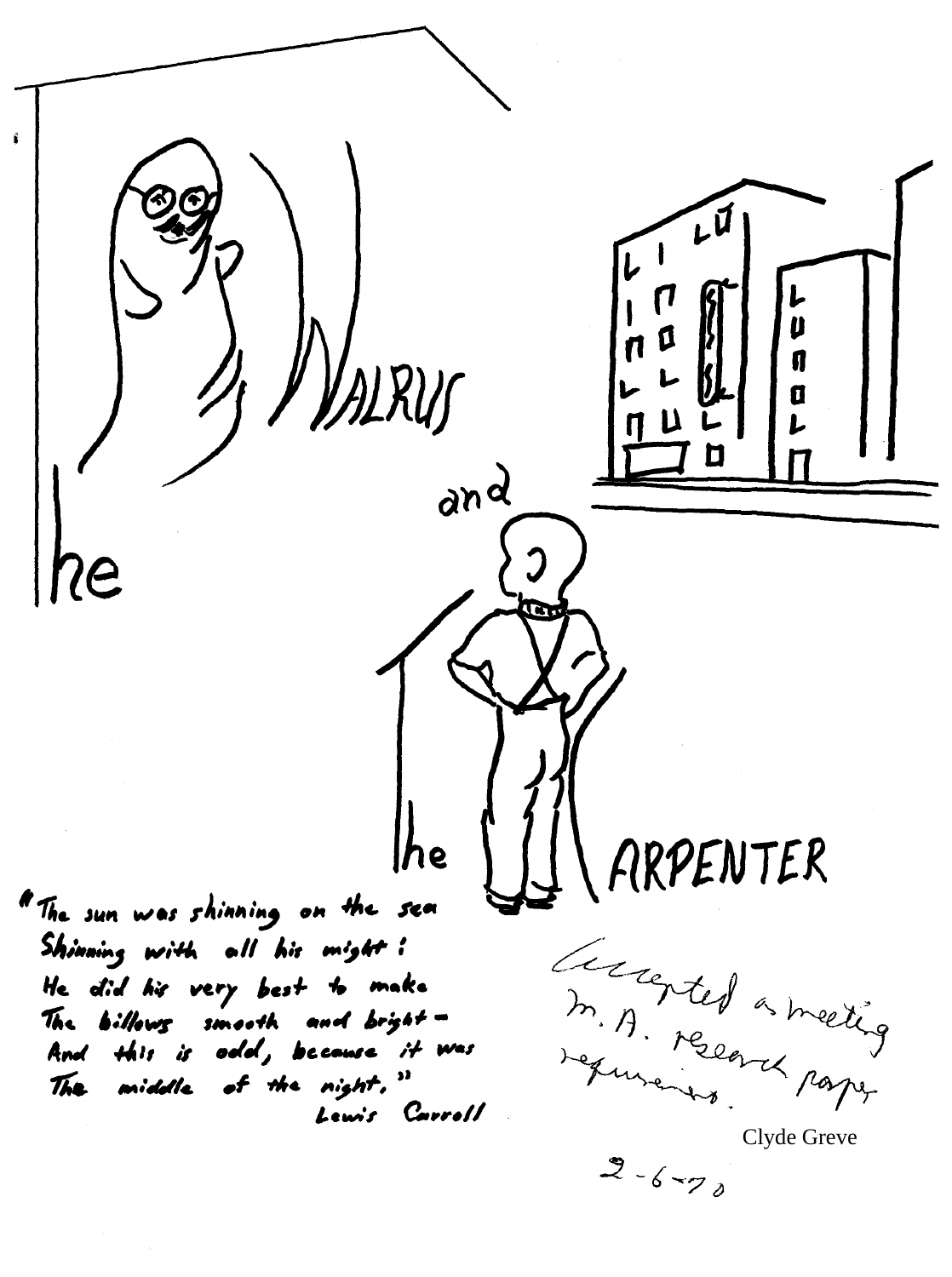" ••• For the kind of poverty that identifies the child who is the true subject of this book is a poverty of experience...The poorest man in the world is the man limited to his own experience, the man who does not read..."<sup>1</sup>

Daniel Fader's quote 1s true and fits any group of people---especially the downtrodden, the poor, and those from ghetto areas. Library facilities and a program can add life and maybe change some lives. A strong statement: Of course it isl But given a chance, the library can add sunlight where there is darkness, understanding where there is fear, and hope where there is despair.

"Big words", you sayt But listent I have a dream too. And that dream 1s to develop or help develop a library program, for a library without a "good" program 1s useless. A library and a library program can fill a need that is not being met in the homes and in the classrooms for the disadvantaged child.

The child that reads for pleasure, for information, and for understanding, has little problem in school. The disadvantaged child has rarely learned a love of books or of reading at home. Nor do textbook assignments inspire him to turn to books. The poor teacher, in this situation, is usually stuck with textbooks on one grade level and students on another.

 $^{1}$ Fader, Daniel N. and Elton B. McNeil, <u>Hooked on Books</u>: Program & Proof (New York: Berkley Publishing Corporation, 1968), pp. 3-4.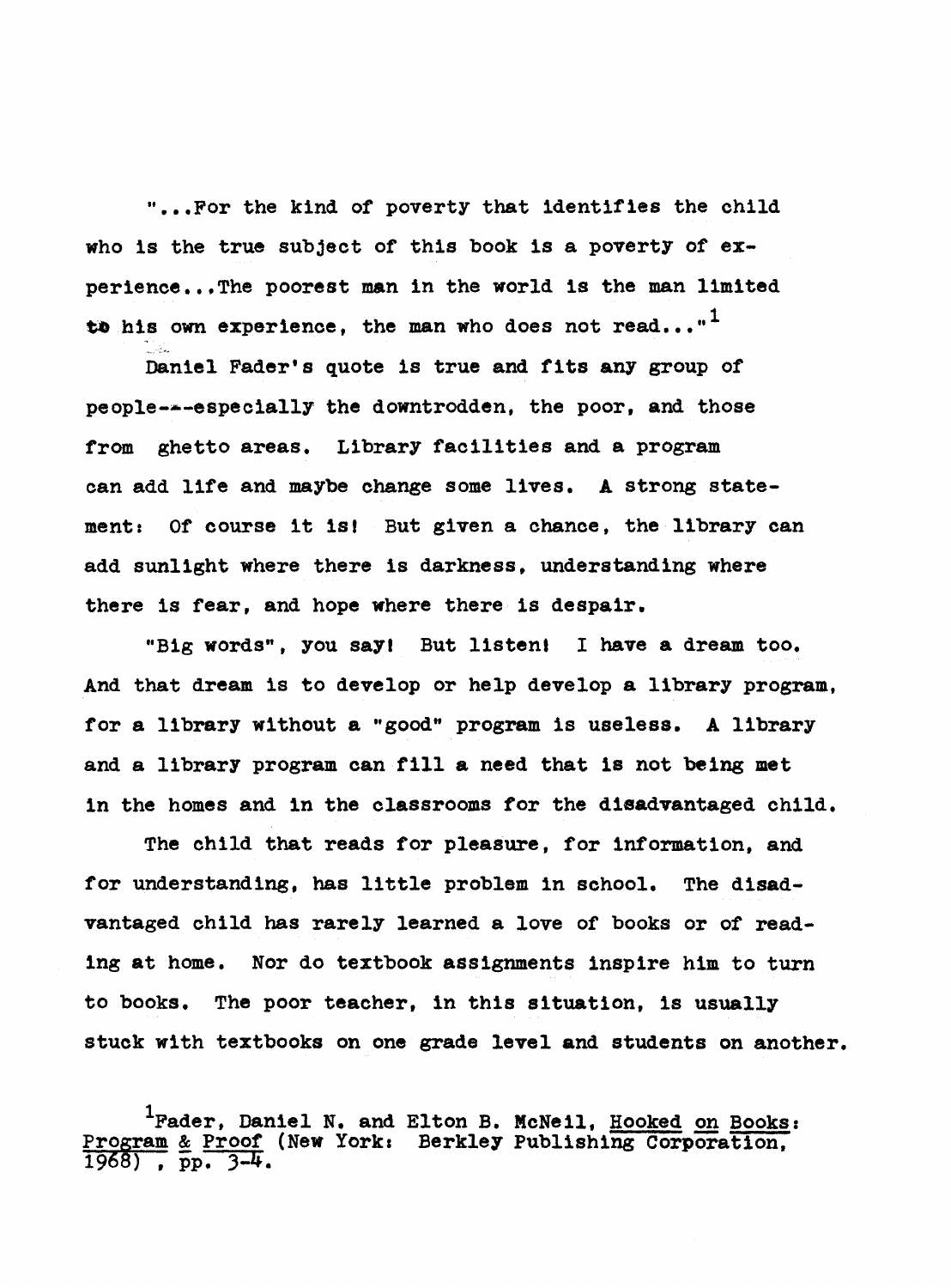Waterloo, Iowa---population of 80,000 is composed of the following ethnic groups: Negro, Indian, Chinese, Gypsy, Spanish-American, and Caucasian. Socio-economic groups range from the very poor to the very rich. Schools, in a general way, reflect the community of which they are apart.

Books, audio visual materials and equipment have been around the Waterloo schools for many years---in one form or another. Secondary schools have had centeralized libraries for many years. For the elementary, the books have consisted mainly of classroom collections. Audio visual materials and equipment were available from a central location in each building. Audio visual services helped select, secure and maintain equipment and materials. They also provided inservice training on request. They developed and operated a **co-operate**  film library with about fifteen other school systems.

There are thirty elementary schools in the Waterloo school system. About three years ago, Waterloo hired a Director of Library Services and began to take steps toward elementary library facilities. The elementary principals have welcomed the coming of libraries with varying degrees of enthusiasm reflecting their varying understanding of libraries. At present, there are nine elementary libraries and librarians. There are plans for four more libraries for the 1970-71 school **year.**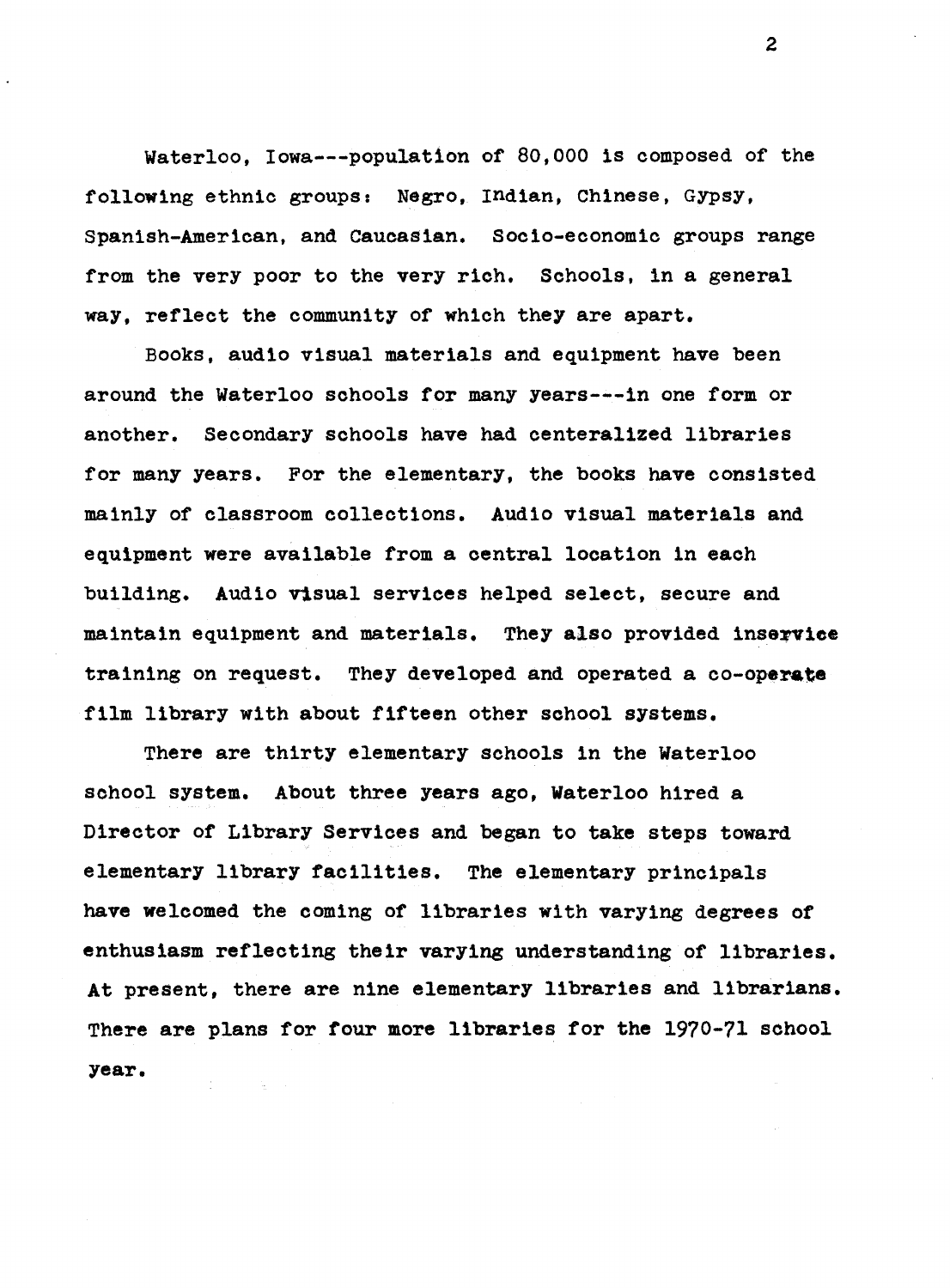I have visited three elementary libraries in the Waterloo school system. One library consisted of a "small" reading room. Another library had a little bigger room with a workroom that reminded me of a coal bin. The third library shared space with a stage in an all-purpose room. There was a small office-workroom combination. I am told the other libraries are similar to those previously described.

Hawthorne Elementary School (K-6), located on highway 20 and Franklin at the end of 7th street, 1s in an environmentally disadvantaged area. Hawthorne school, with an enrollment of approximately five hundred students, has no library.

The neighborhood is full of large once-gracious houses-- monuments of another era. Now, many are sitting empty-- windows broken, insides gutted, and debris littering the area. Those that are in use may house as many as thirty Hawthorne students and their families. Play space for the children is limited to the streets, ruined houses, and the school yard. The school yard totals one seventh of an acre---has no swings, no merry-go-round, and no ball diamond.

Hawthorne school has nineteen classroom teachers grouped as follows:

| 4 kindergarten groups (half day sessions) |  |                 |
|-------------------------------------------|--|-----------------|
| 4 first grades                            |  | 2 fourth grades |
| 3 second grades                           |  | 3 fifth grades  |
| 3 third grades                            |  | 2 sixth grades  |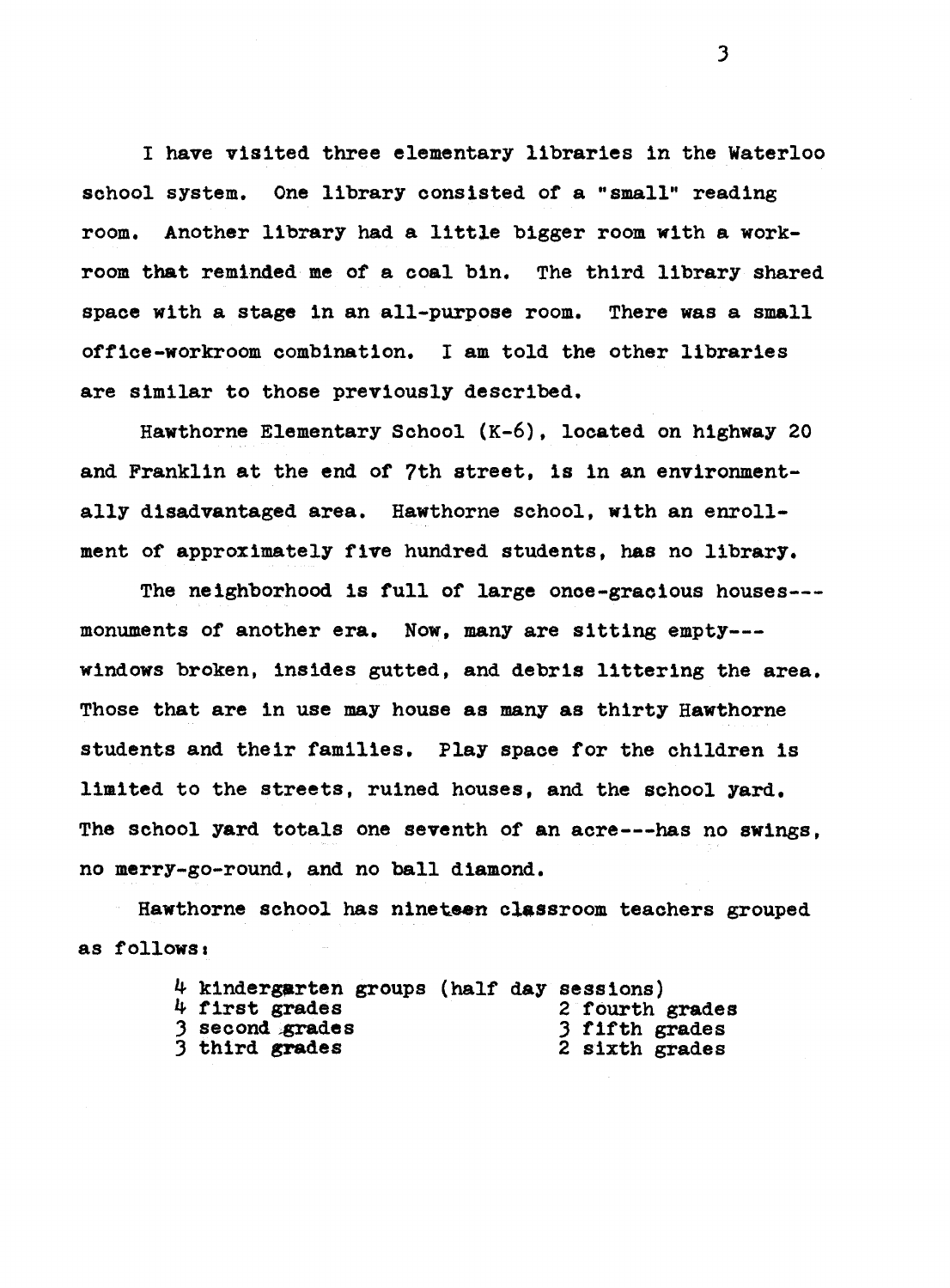Hawthorne school also has the following specialists,

remedial reading teacher resource teacher (special education) physical education teacher counselor (4 days a **week)**  art teacher (1 day a **week)**  2 vocal music teachers (2 days a week) speech clinician (4 days a **week)**  2 psychologists (as needed) nurse (4 days a week) band teacher  $(1\frac{1}{2})$  days a week)

Most of these specialists have been added in the last two years in an attempt to meet the needs of the students. Hawthorne school has had no clearly defined objectives since the neighborhood deteriorated and the student population shifted. The faculty is currently involved in studies to determine the needs of the present population. Areas under consideration are: the physical plant, curriculum, discipline, food programs, organization, a library, and special programs. In **several** instances, consultants from the central office, Area Seven, and the University of Northern Iowa (UNI), have worked with faculty committees and parents on this project.

Because of the large numbers of children with learning disabilities, it was necessary to provide additional teachers and classrooms. In addition to the main building, one classroom (5th grade) is located in an old ice cream parlor on the edge of the playground. Another classroom (1st grade) 1s located in a portable unit (double trailer}. There is also a first grade housed in Jewett school at Evansdale.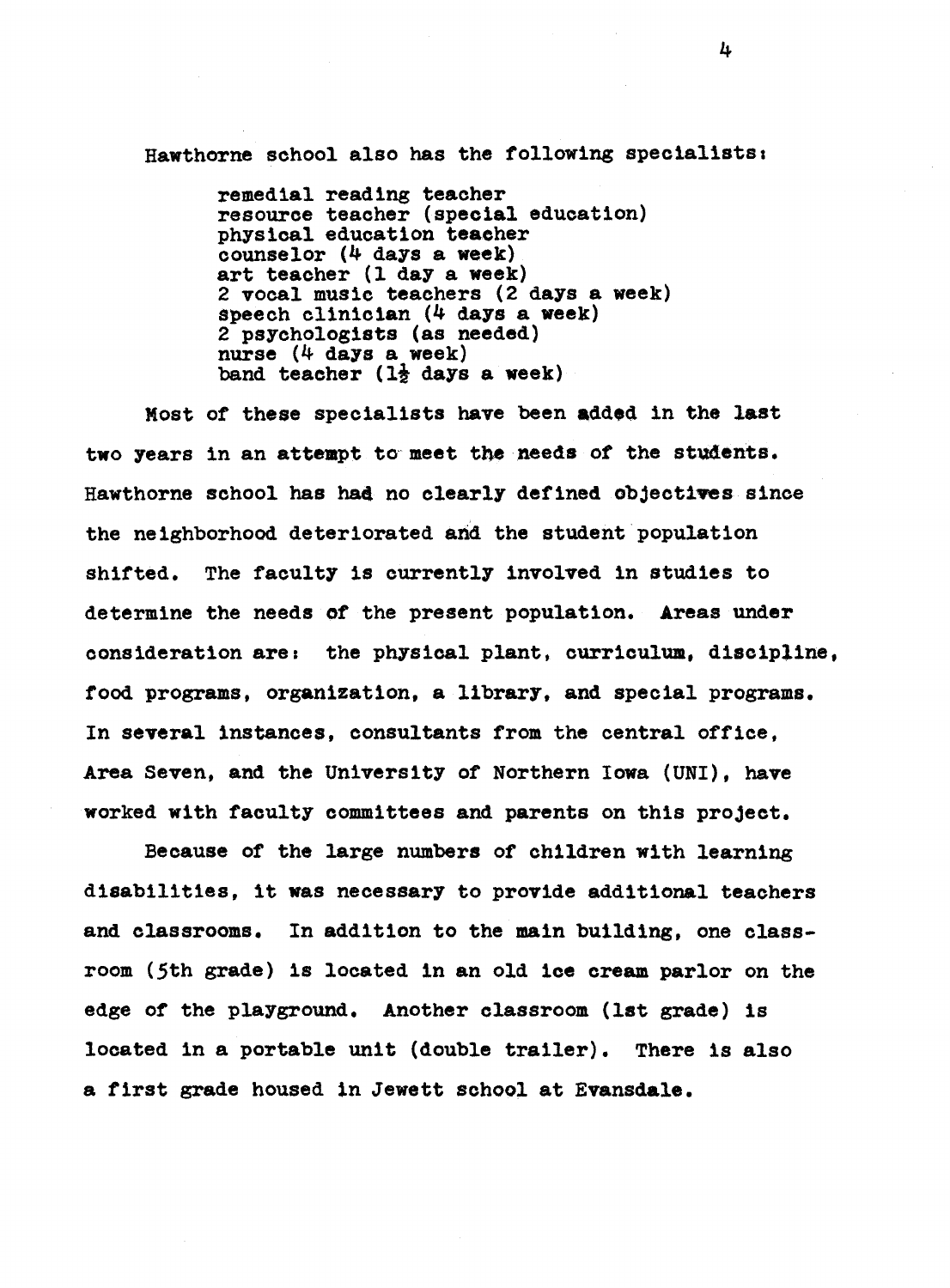The following rough sketches give **a general** idea of the physical layout or Hawthorne Elementary School. The sketches do not include the ice cream parlor, the portable unit, or the classroom used at Jewett.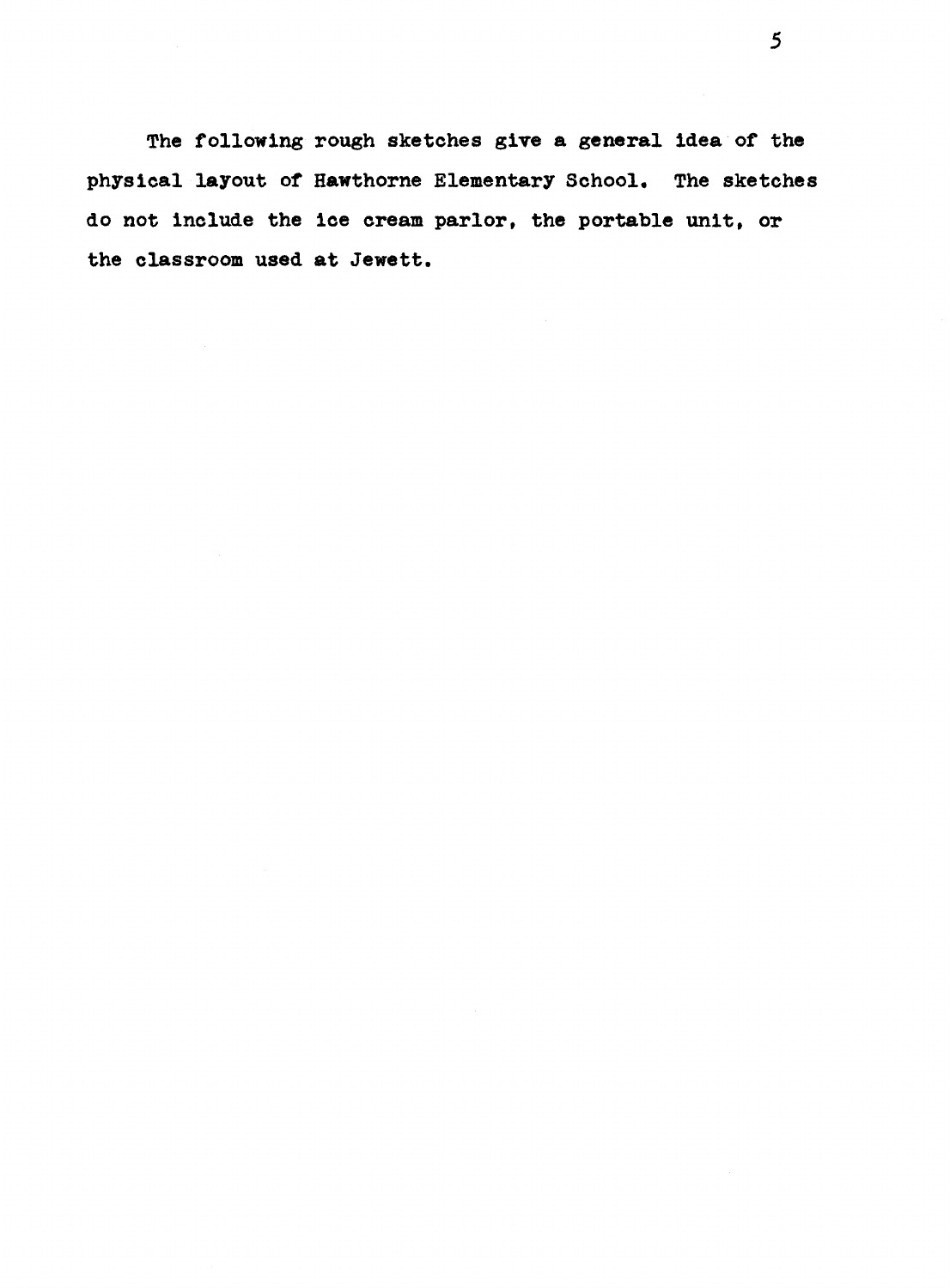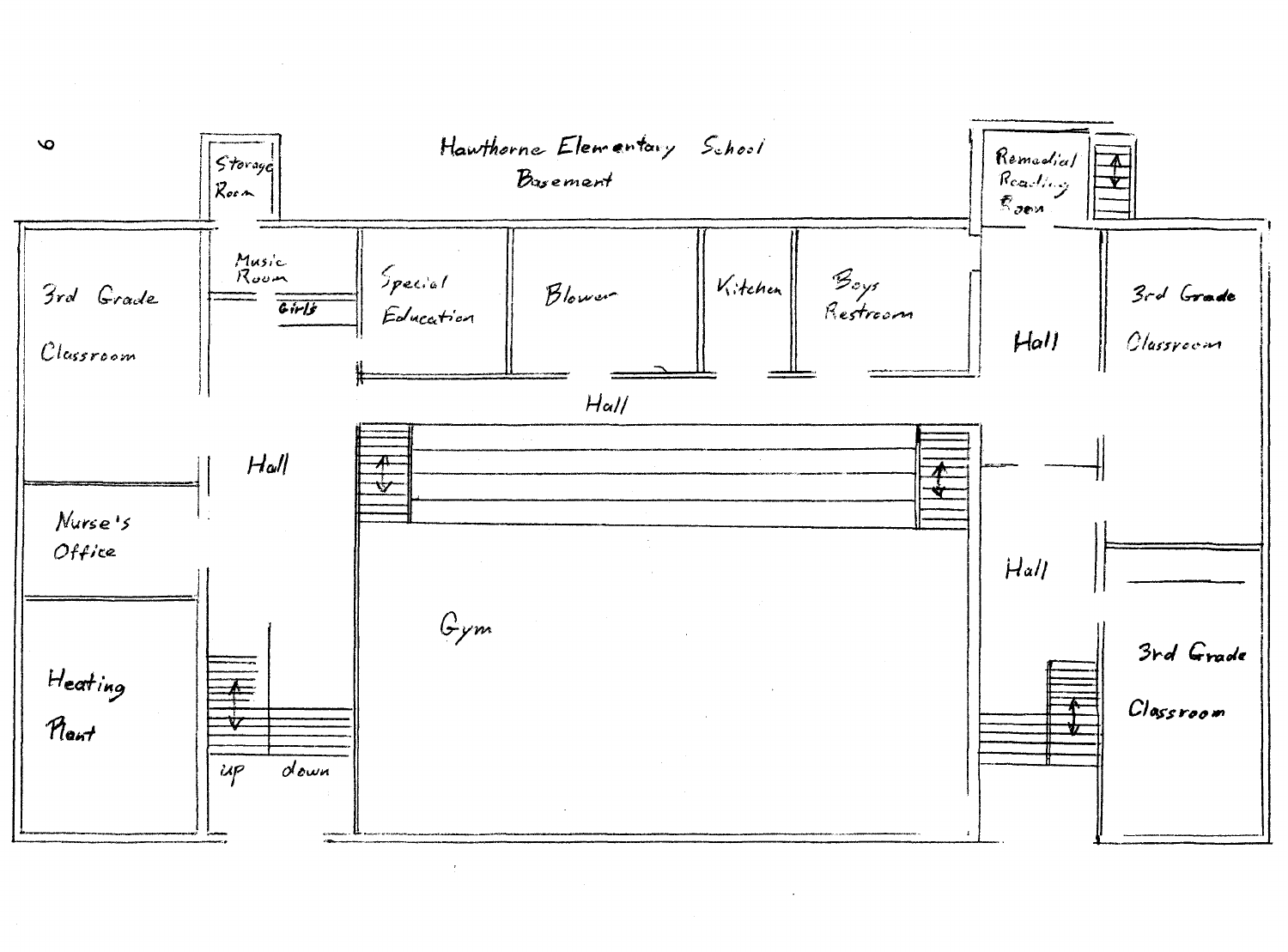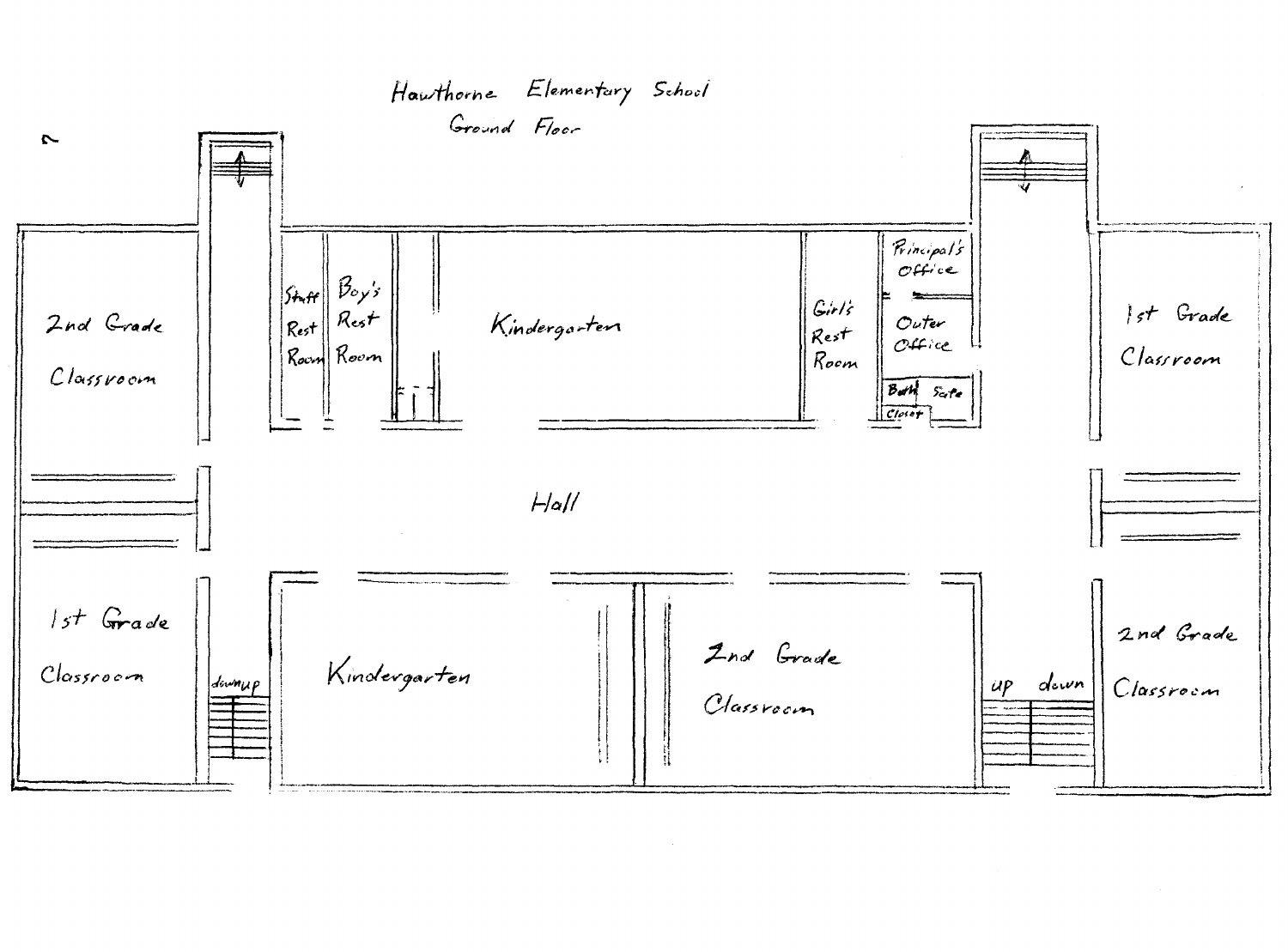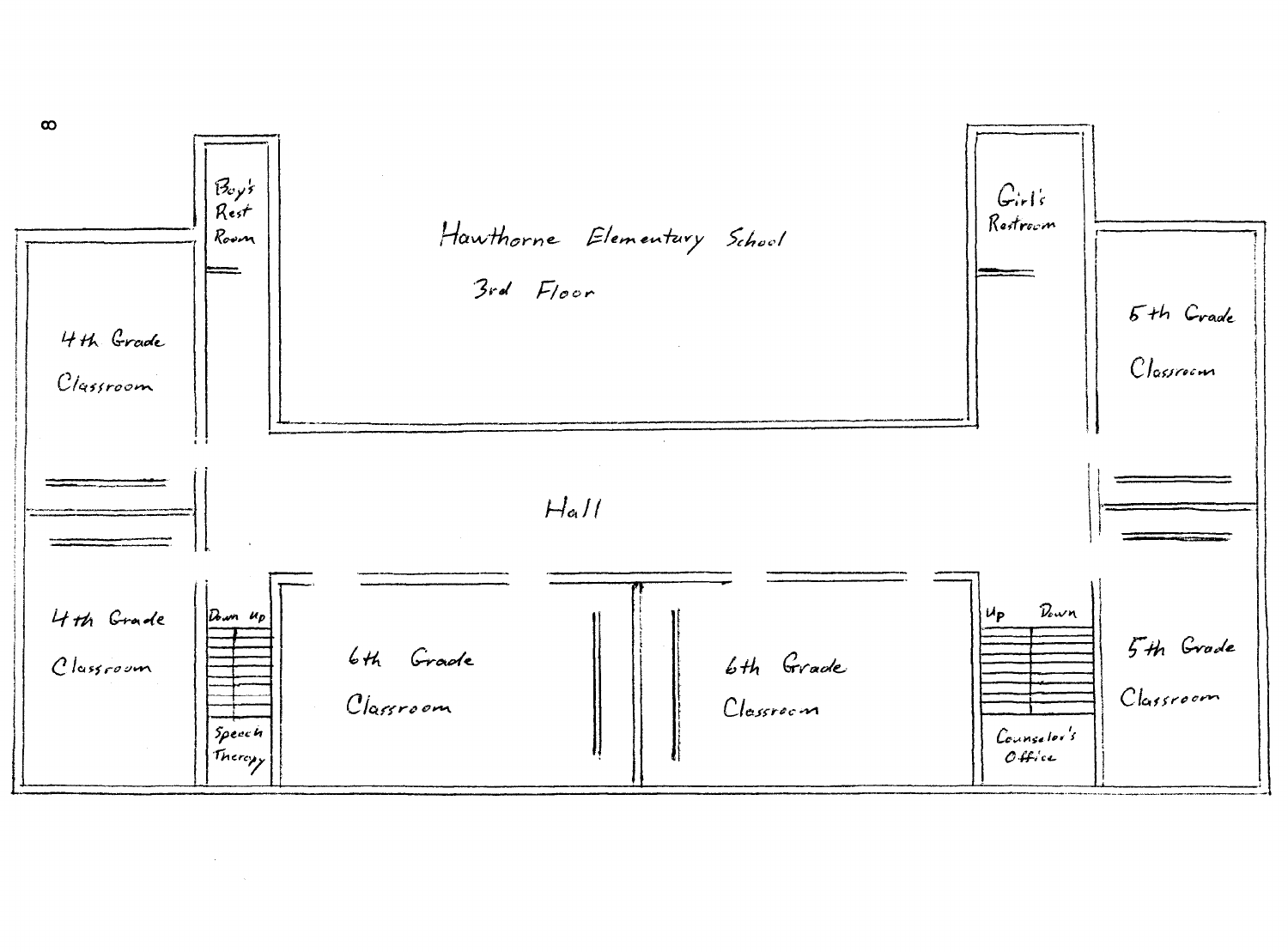Overstreet in The Mature Mind suggests an area in which the librarian can become deeply involved with the children and the classroom teacher.

> The building of a mind can begin in earliest childhood and can continue through-out all the young **years.** It requires simply that we accept the fact that a mind functions when it makes its independent estimate of things; draws its own conclusions... Most of what we have been accustomed to call education has been chiefly an enlisting or the memory. Building a mind means confronting it with problems to be solved; letting it search out the relevant evidence; letting it learn to weigh this evidence, come to a conclusion and test that conclusion. The whole process is worlds apart from the mere acceptance or statements on the say-so of textbook and teacher.

Carefully selected fiction books can be used to compare **characters** and find out **exactly what makes** them "tick". **Inference** and critical thinking can also be developed through magazine articles, newspaper articles, and other media. Small children can begin critic**al evaluation** by comparing different ,·.' **versions** of an old folktale. For example, The Three Little Pigs has different versions. The children can be guided soas to see strengths and weaknesses of the different versions--their characters and plots.

Besides critical reading and thinking, the library program can aid in individualized reading programs. With teacher cooperation, a library period(s) could be devoted to free reading.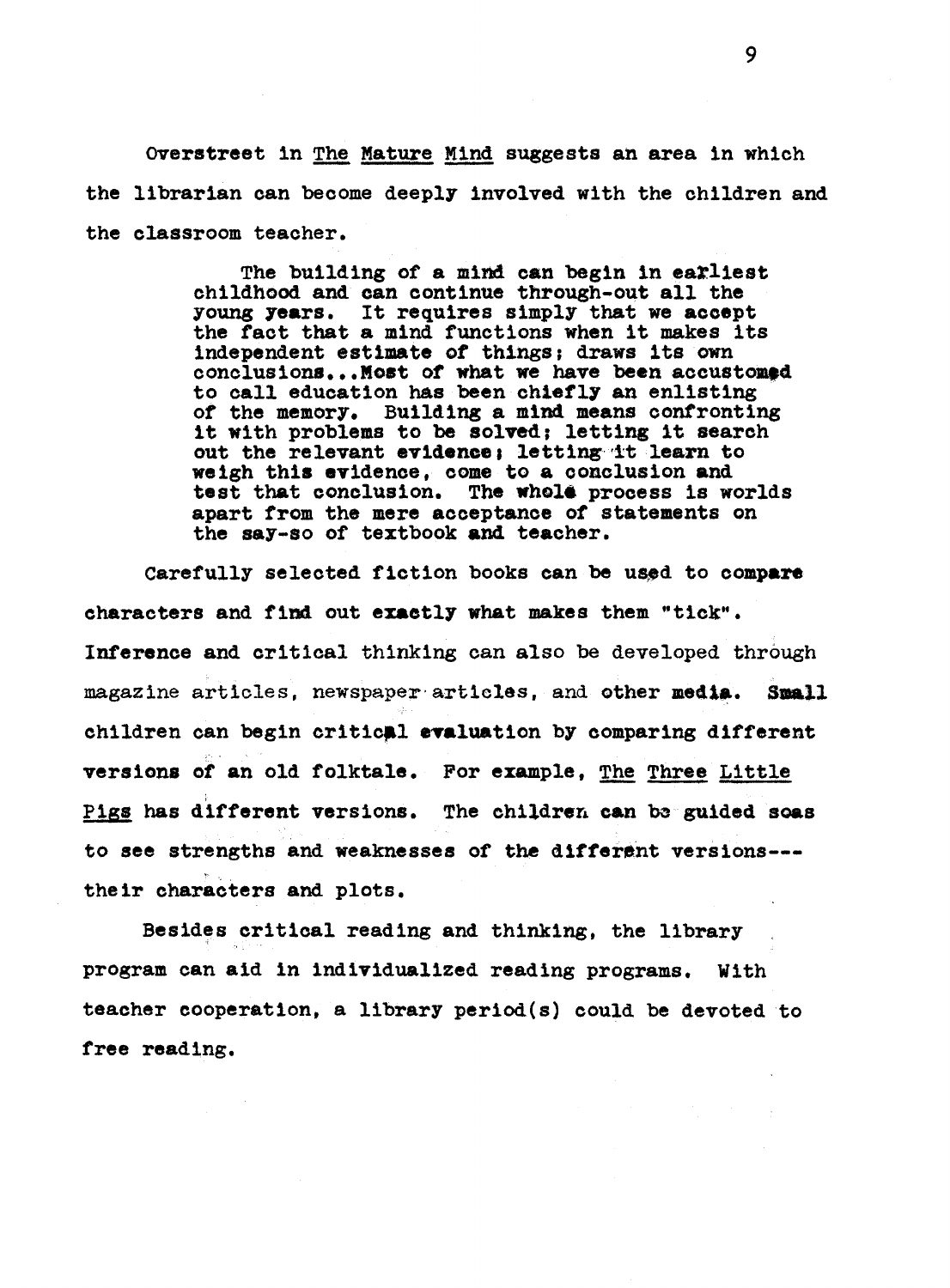The teacher and the librarian working together, could provide group and individual guidance in book selection. The students could keep notebooks and **make a few** written comments after e each reading period. comments on pupil reactions to the books ---the characters, the theme, the plot ••• could be a **basis** for discussions, writings activities, dramatizations and similar activities.

The language arts are rarely developed in depth and enjoyment in many schools. The four facets of the language arts---reading, writing, speaking, and listening are so critical, I feel the librarian should be "involved".

MY previous teaching experience has been with the so called disadvantaged child and young adult. I have seen the weaknesses in the language arts. The time to begin teaching these basic skills is in the primary grades. It's too late once they're in high school. **I've** tried it!

I've just touched on some of my ideas concerning one facet of the library program. I realize I'm way up in the clouds, But given a chance, my ideas will work. It will take cooperation from the administration and the teachers. There must also be a willingness to try new ways---to experiment.

Another area of the library program is library instruction. This will be given as needed for the students in direct connection with their curriculum. I think it's foolish to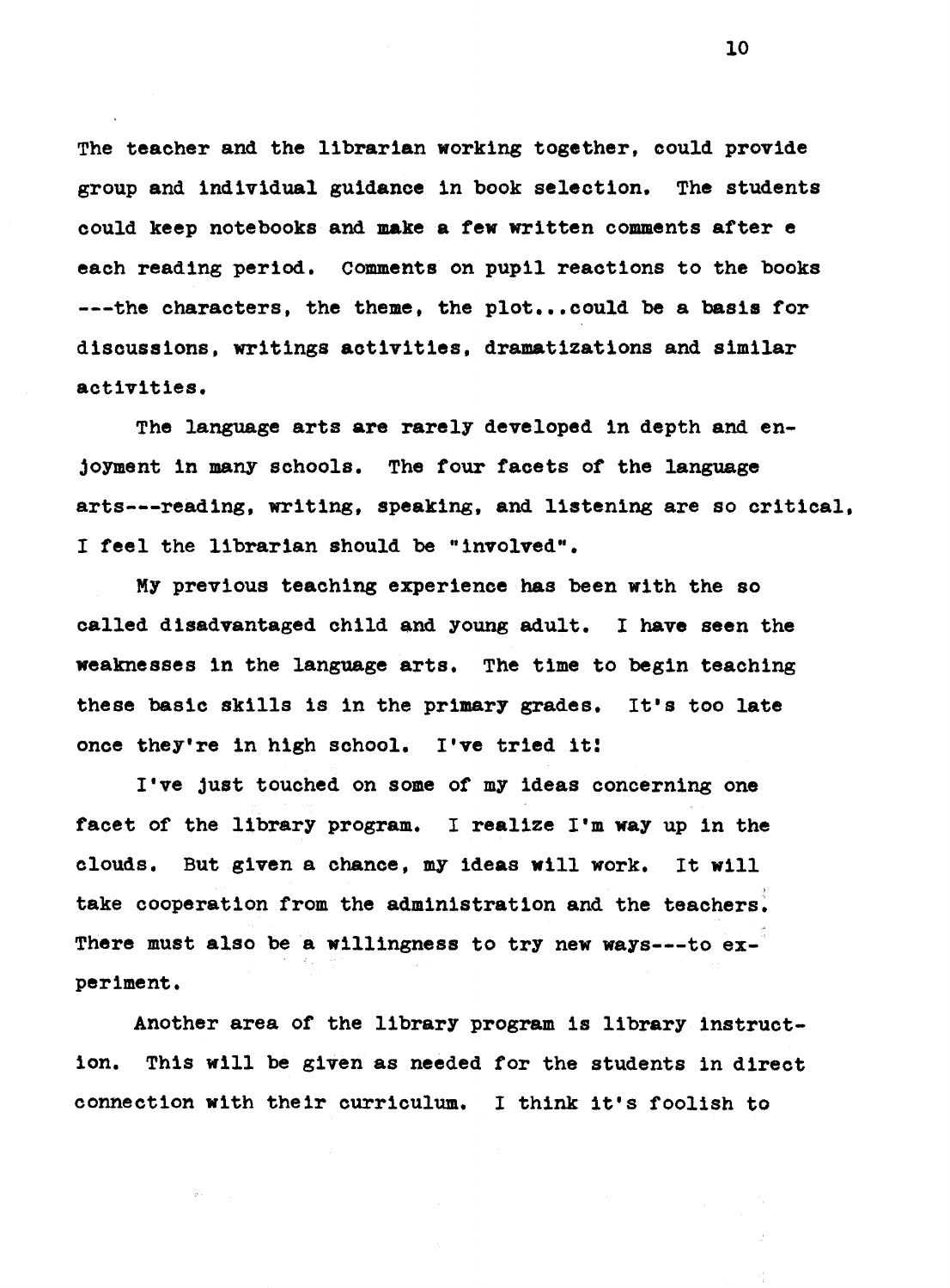teach formal lessons in library usage in isolation. I have tried teaching the various library skills in isolation with little success.

Thus, various programs for pupil growth in critical reading, critical thinking, inference, reading, and reference skills are needed. Children should be encouraged and given the time to browse in the library. Group and individual work is to be encouraged.

The child-centered library probably has Frances Clarke Sayers comment in mind---

> May nothing fall into his (the child's) hands that wastes his time, or robs him of his sense of wonder, or distorts his innate good taste. May what he reads feed that which is individual in him, and may he learn to make up his own mind about the books he reads; to discover the difference between real feeling and sentimentality; between honest excitement and  $\vee$ violence for its own sake; between the drama of conflict inevitably resolved, and the contrived, unending action of melodrama, between real people and sterotypes in the pages of books. And may he find such companionship upon the road as he may need, when, like Boots in the fairy tale, he needs must cry out, "Lads, lads, look what I've found".

Besides working with the children, the librarian should assist the professional staff in the preparation of bibliography and unit kits. The staff should be informed of some articles in the current literature available.

The librarian should have few clerical duties to perform. The Waterloo school system has centeralized processing. A full time clerk is available for each library.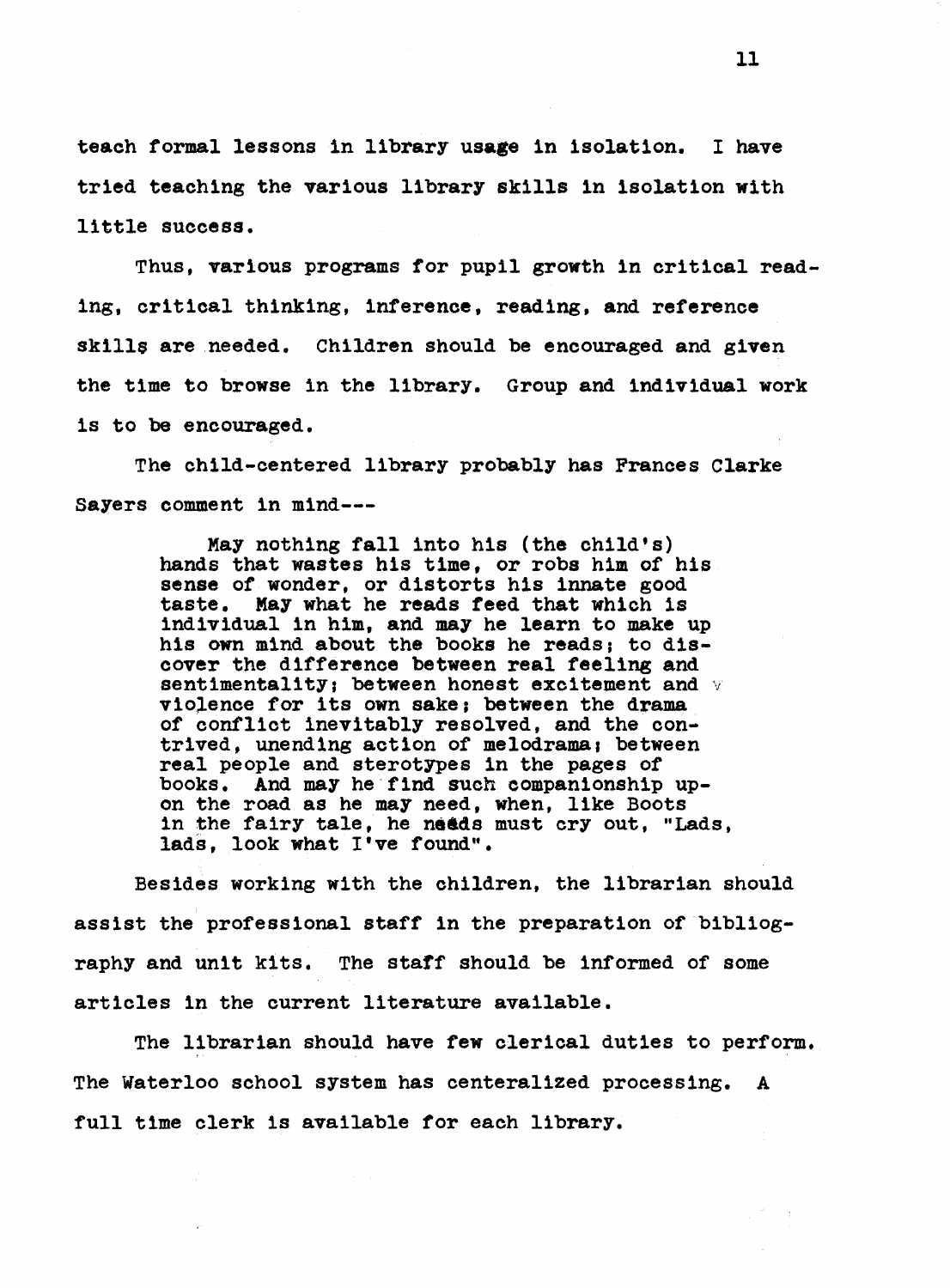As a result, more time is available for the librarian to plan and work with the children and the staff.

With an old building, the possible locations for a library are limited. A reading room, an office, a workroom, a storage room for audio uisual equipment and materials, a conference room, etc. would be ideal. But things are seldom ideal! And such is the case at Hawthorne. There is one electrical outlet in most rooms. The building usually feels like an oven. At times, the noise ls deafening. All these problems and similar ones are part of the "Hawthorne Study".

Possible locations for a library at Hawthorne were: the kindergarten room on the ground floor, the first and second grade classrooms on the ground floor, and the third grade classroom in the basement.

The kindergarten room on the ground floor left no space for expansion. The many windows peered out at a small lawn and highway 20. There would be space for a reading room-- nothing else.

The first and second grade classrooms on the ground floor would result in too many repairs (removal of walls). Too much money would be needed, Here too, space for an office, workroom, or any seperate room would be almost impossible.

Thus, the best solution, or a better solution, was the third grade classroom in the basement.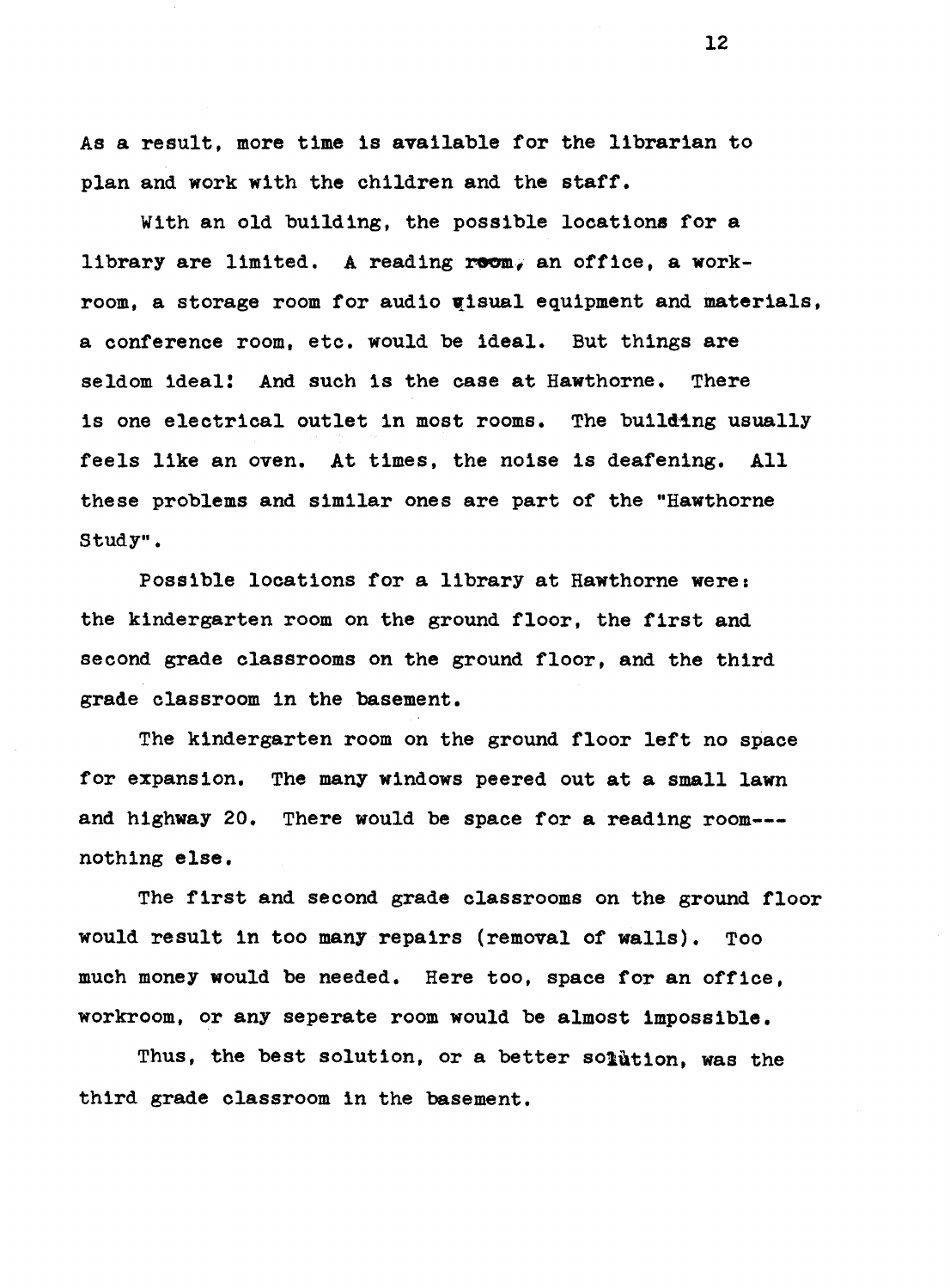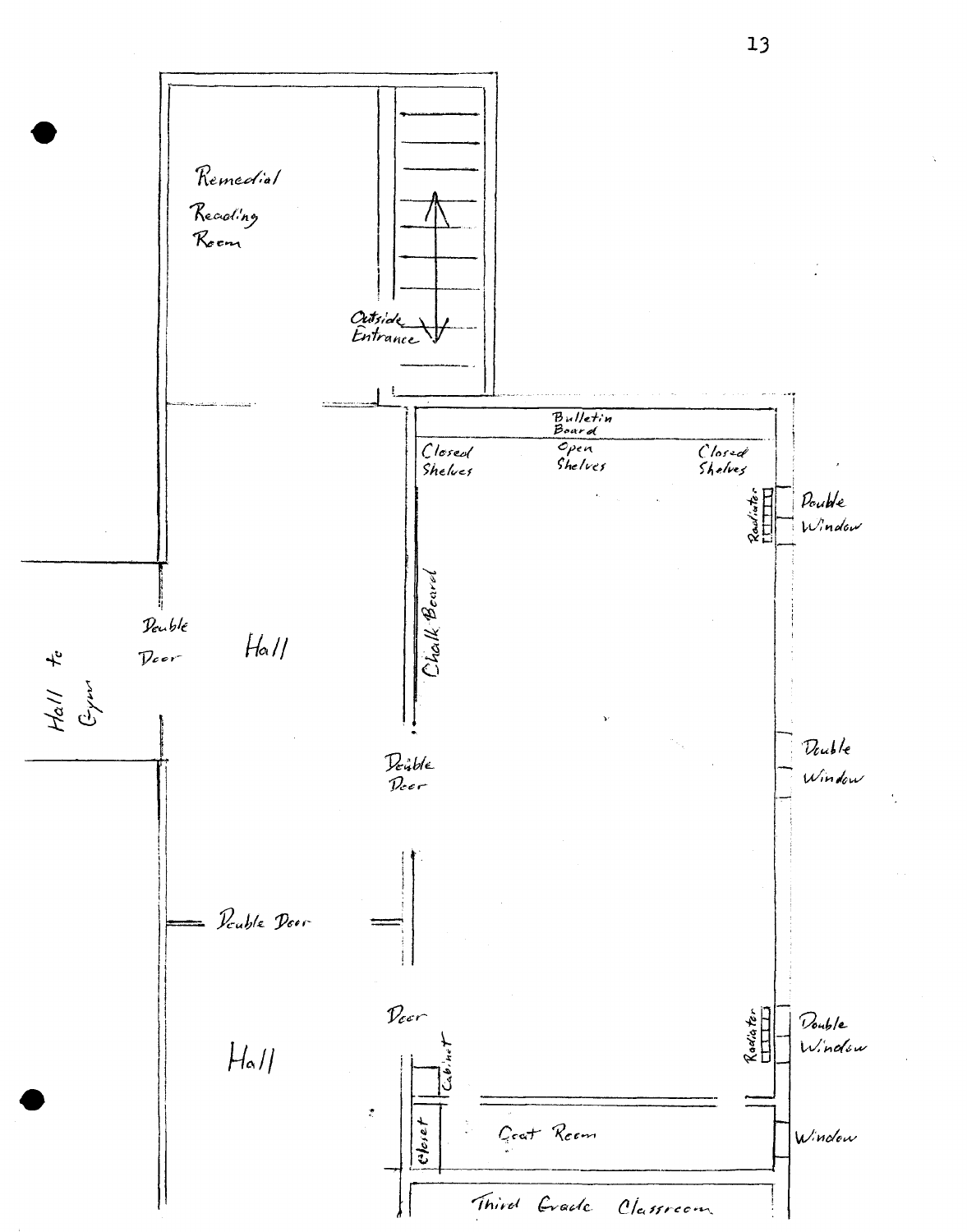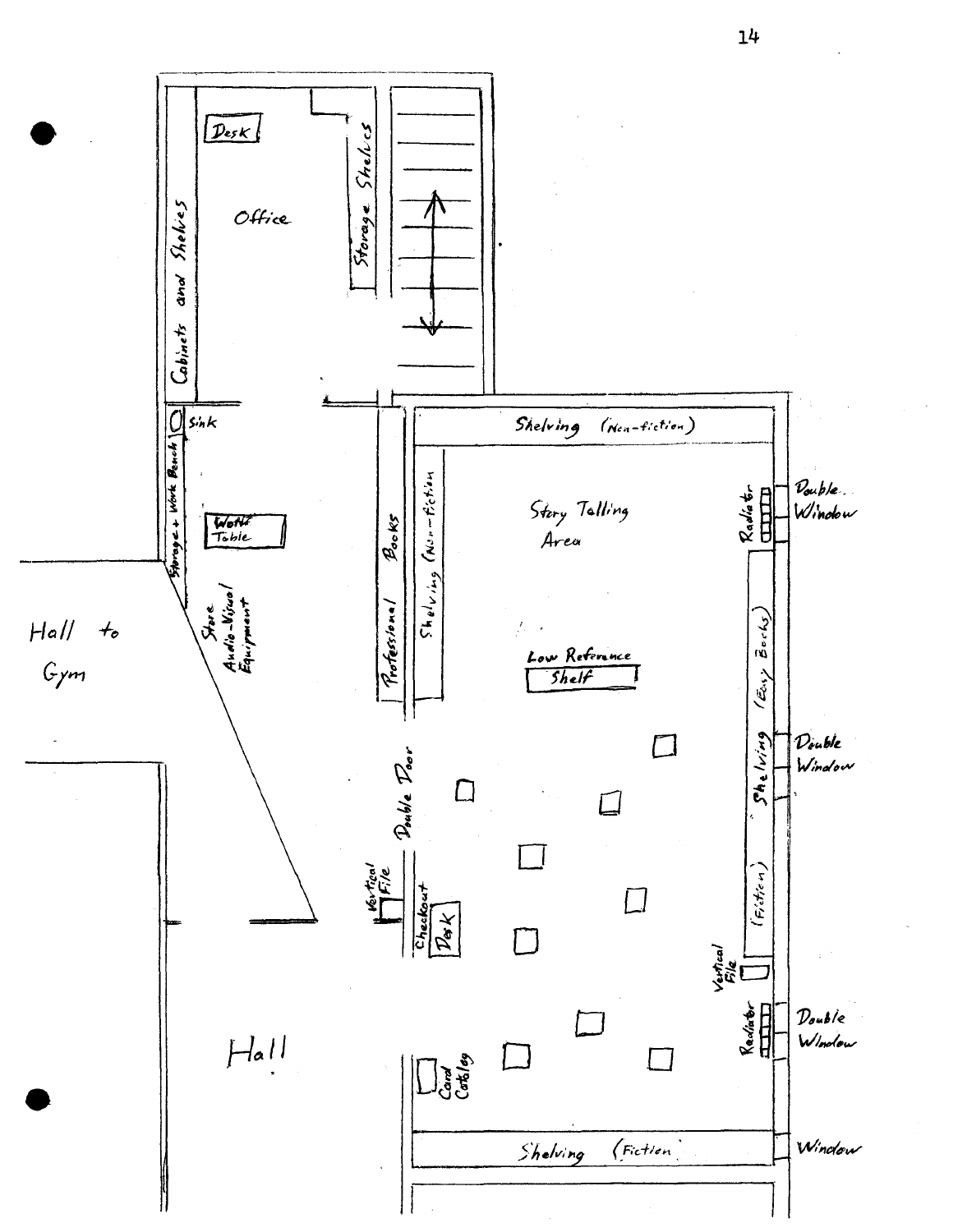The coat room could be eliminated, making more space for the reading area. The reading area would be  $\frac{\mu}{35}$  feet long and *25*  Tables could be used in the storytelling area, if needed. The vertical file in the reading room would be for pictures, articles from magazines and newspapers, pamphlets, and similar items.

Through the double doors is the storage space for some audio visual equipment and materials. Because of the three floors, most of the equipment has been kept in the hallways. This policy would **stay** the same. **Area** Seven services the Waterloo school **system.** Films and audio visual materials are available through them. A partition would separate this area from the student passageway. Entrances from the hallway and the library are possible. This room would also serve as a workroom. This is the only location where a sink is possible without extra plumbing. A restroom is located at the back of the sink. At times, a small group of students might work in this room. There would be room to store various materials and shelve books. Professional materials would be housed here. Teachers could use this room without entering the reading area. If possible two tables with chairs would be available.

The 10' x 14' room could be used as an office. Even tho the room does not lend itself to the observance of students, it's the only possible room or space for an office. With cooperation from the teachers, some system could be arranged to help eliminate discipline problems. The outside door lends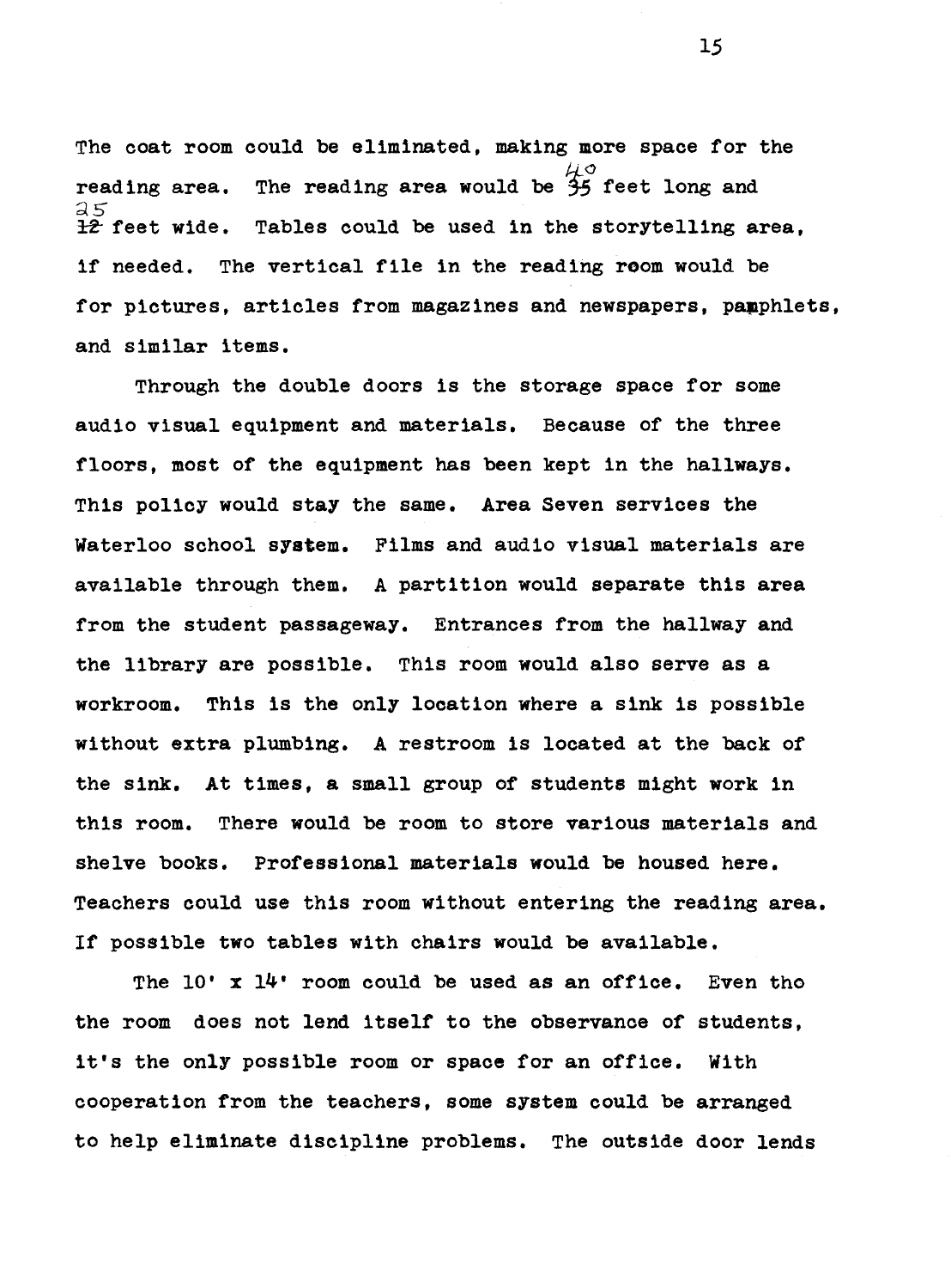itself to community use. A folding screen can be used to cut the office view from community participants.

Lack of space, an old building in need of repairs, and lack of adequate funds contribute to a library far below the American Library Association's Standards for School Media <u>Programs</u>. For example, the Standards recommend the following:

| Functions                                                                                                                                              | Special Aspects                                                                     | Space in<br>Square Feet                                                                          |
|--------------------------------------------------------------------------------------------------------------------------------------------------------|-------------------------------------------------------------------------------------|--------------------------------------------------------------------------------------------------|
| Entrance<br>Circulation and<br>distribution                                                                                                            | Displays and exhibits,<br>Coping equipment, card<br>catalogs, periodical<br>indexes | 800-1000                                                                                         |
| Reading and browsing<br>Individual viewing<br>and listening<br>$\mathcal{L}^{\text{max}}_{\text{max}}$ , where $\mathcal{L}^{\text{max}}_{\text{max}}$ | No more than 100<br>students should be<br>seated in one area                        | Space based<br>on 15 per<br>cent of<br>student en-<br>rollment at<br>$40$ sq. ft.<br>per student |

These recommendations are based on an enrollment of 1000 students or fewer.<sup>2</sup>

The children are ready for a library program. It seems to be the adults who have trouble recognizing a need and a solution.

.. Do you suppose,• the **Walrus** said,

"That they could get it clear?"

"I doubt it," said the Carpenter,

And shed a bitter tear.

<sup>2</sup>American Library Association. Standards for School Library Programs.(Chicago: American Library Association, 1969), p. 40.